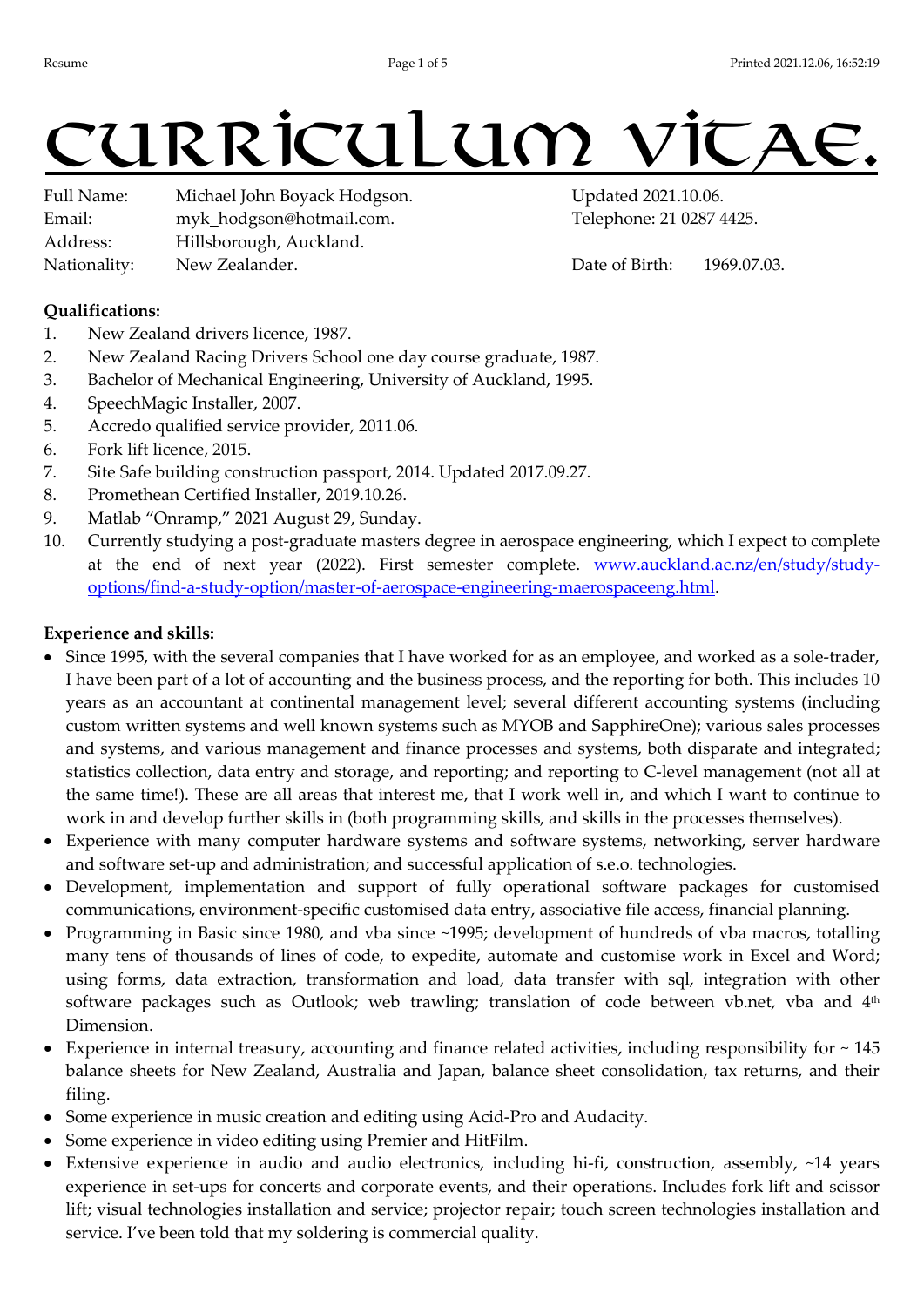- Event organising and hosting. I organised from scratch and on my own, a convention in a field that was fairly new to New Zealand (being the steampunk genre), to rave success, including media coverage, and which expanded to become a bi-annual event in Auckland and Wellington.
- Staff supervision and management.
- Product assembly.

# Programming experience:

- Basic: From ~1980, including Visual Basic 5 and 6, vba, VB.Net in Visual Studio 2005, 2008, 2010 and 2019.
- 4<sup>th</sup> Dimension: 18 months; major feature requests and bug fixes.
- Some experience in other languages, such as Pascal, Logo, MatLab, sql, html, php, Javascript.

# Software experience:

- Microsoft Windows installation, configuration and maintenance: 3.1, 95, 98, 2000, ME, XP, Vista, NT, 2000 Server, 2003 Server, Windows 10.
- Microsoft Office versions from 95 to 2016 and 365, including extensive customisation using custom toolbars, and vba.
- SQL; language, and some Microsoft and MySQL server set-up and administration.
- Adobe Photoshop (light).
- CADAM, AutoCAD, some Fusion 360.
- VMware server versions 1 and 2. Hyper V.
- Mac: System 6, 7 and OS X (Tiger, Leopard and Snow Leopard).

## Memberships:

Administrator of: Auckland Steampunk Association, Steampunk N.Z., Grand Victorian Steampunk Events, and the Steampunk N.Z. Calendar Committee.

## Community and social:

- 1992 to 1993, Papakura-Drury Rotaract Club member, and secretary.
- 1994, East Coast Bays Rotaract Club vice president.

# Career History:

Envision Presentations Limited (trading as "ActivBoard"), now Active Vision Limited.

Period: 2012.11.12 to 2020.10.20. Made redundant due to 2020 lock-down.

Position: Audio-visual technician.

Duties: Assemble, install and service various audio-visual technologies. This was originally mainly large interactive white-boards, and is now mainly large interactive touch screens; and associated technologies, such as projectors, interactive projectors, projection screens, sound systems, cameras, wireless projection systems, wireless audio systems, interfaces, cabling, and computers. Also warehousing and dispatch.

AetherCon, The Steampunk Convention.

Period: 2011.07.18 to 2019.01.31.

Positions: Founder, owner, director, host.

Duties: Organising and hosting the semi-annual Auckland event; and supervising the organisation of, and co-hosting the annual Wellington event.

LivingInfo Systems Limited [New Zealand], and LivingInfo Systems [Australia].

Period: 2007.01.01 to present.

Positions: Owner, director.

 Software development: currently in the development of proprietary software, including a new intelligent information browser, and a financial planning and management package.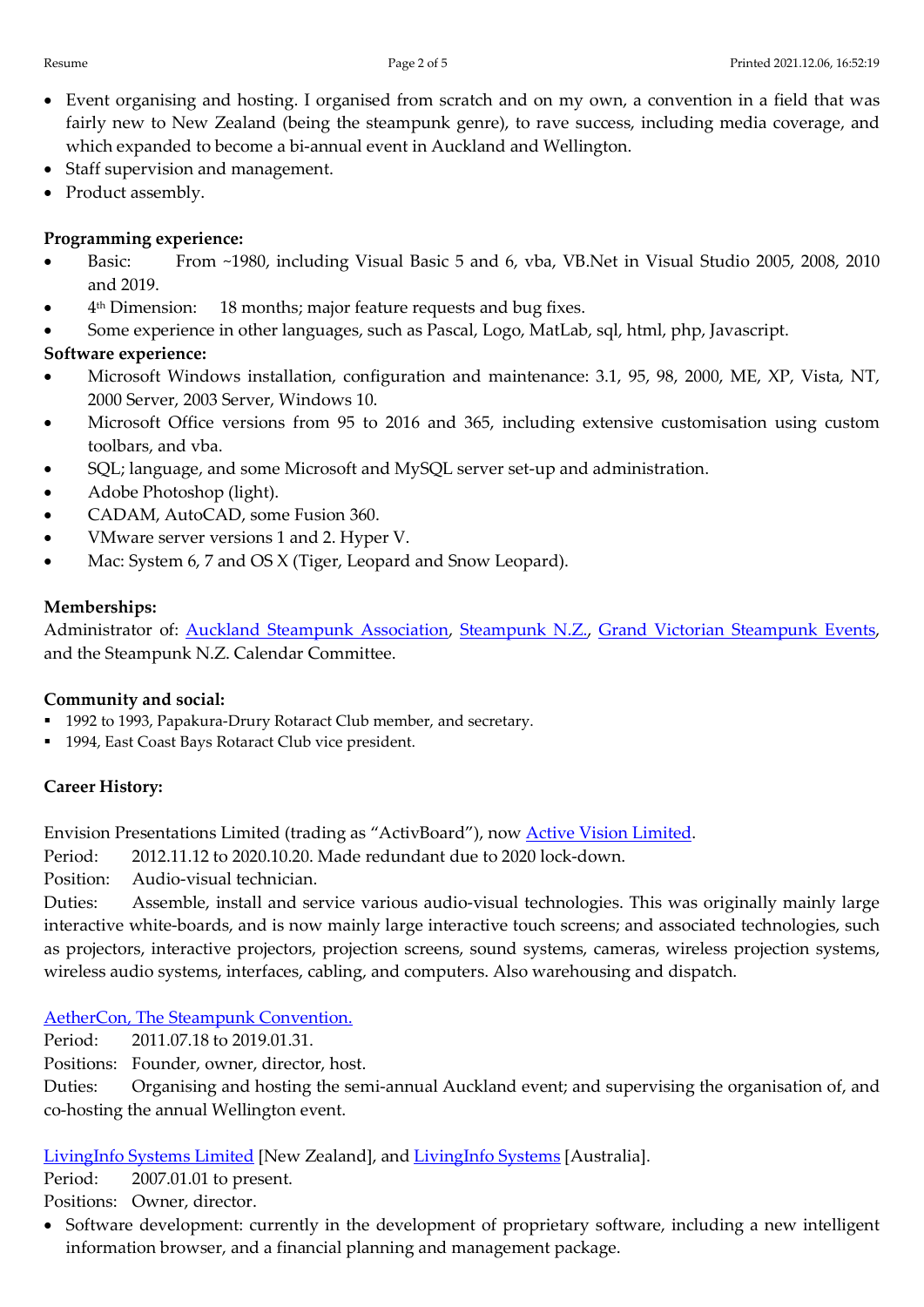- Commissioned contract jobs, and freelance jobs for clients.
- I.t. consulting: information systems, hardware, software, some static web site creation, and successful web site search engine optimisation.

## Multi-Media Systems Limited.

Period: 2012.07.10 to 2013.01.

Position: Event technician.

Official duties: Set up audio, video, lighting and staging for concerts, corporate events and the like; working the show, and pack them up again afterwards. Shows calls include follow spot light and stage hand.

#### Vidcom New Zealand Limited.

Period: 2012.07.10 to 2013.12.31.

Position: Event technician.

Official duties: Set up audio, video, lighting and staging for concerts, corporate events and the like; operate; and pack them up again afterwards.

## 24/7 Event Crew Limited [sic], Auckland.

Period: 2011.11.13 to 2013.12.31.

Position: Event technician.

Official duties: Set up various staging, flooring, exhibition stalls, and ancillaries for trade shows, corporate events and the like, and pack them up again afterwards. Examples include the ASB Tennis corporate stands; BMW 3-Series launch in Taupo; Fine Foods trade show stall load-in and load-out.

Kiwi Krew 2K Limited (later Kiwi Krew Roadies and Crewing Limited; now wound-up), Auckland.

Period: 2011.12.09 to 2013.12.31.

Position: Event technician ("roady").

Official duties: Set up audio, video, lighting and staging for concerts, corporate events and the like; and pack them up again afterwards. Examples are Foo Fighters; Big Day Out; the Laneway Festival; Roger Waters; Taylor Swift load-in, show call and load-out; How to Train Your Dragon load in; Lady Gaga load in and load out; and Jersey Boys load out.

## Crew on Call New Zealand, Auckland.

Period: 2011.10.21 to 2012.07.10.

Position: Event technician.

Official duties: Set up audio, video, lighting and staging for concerts, corporate events and the like; and pack them up again afterwards, such as many corporate events hosted at the Auckland Museum, Skycity, TelstraClear Events Centre (Manukau), and Viaduct Events Centre. Specific examples are: operating the follow spot light for the New Zealander of the Year Awards; follow spot for the AIMS National Convention; follow spot for the N.Z. Hi-Tech Awards; setting up all of the audio for the M.I.T. graduation; co-follow spot for Oceania Group conference.

## Brunton N.Z. Limited, Auckland.

Period: 2011 May to 2011 September 23.

Position: Applications Specialist.

Duties: Customising of the Accredo accounting software by scripting (programming) in the internal "MaxBasic" environment (like a simple v.b.a.), sometimes using s.q.l., or custom report design; system integrations (such as communicating between Excel and Accredo), data migration, software installations and upgrades, i.t. systems consulting; for clients as per their individual requests.

Crew on Call Australia ("CoCA"), Sydney. Period: 2010.12 to 2011.03.11.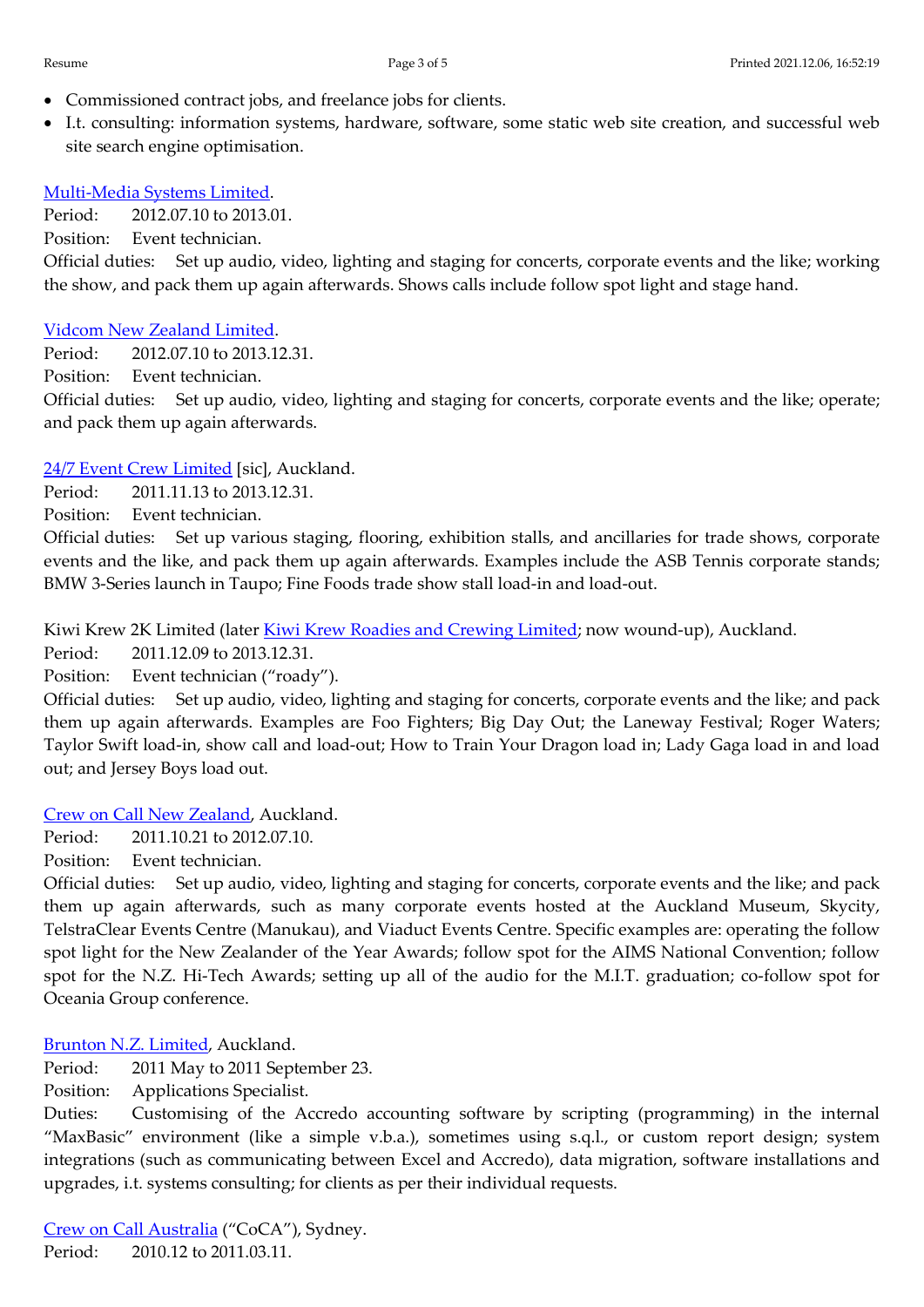Position: Event technician ("roady").

Official duties: Set up audio, video, lighting and staging for concerts, corporate events and the like; and pack them up again afterwards. Examples are: Muse, Linkin Park, Gwar, and Big Day Out.

Frutex Australia, Sydney.

Period: May 2010 to September 2010.

Position: I.T. Support and Accounting Support.

- Provide I.T. support to the Marketing and I.T. Manager, and accounting support to the accounting department.
- Creation of an application interface between the accounting software (using an s.q.l. server) and the website.
- Development of customised accounting and management reports extracting data from an SQL server.

# Lidoran Group, Sydney.

Period: August 2009 to April 2010.

Positions: Deputy Director of Disbursements, Director of Income, I.t. Manager.

Training: MYOB v12.5.

- Accounts payable data entry and payments, especially handling the sub-contractor administration and payments. Accounts receivable reconciliations, corrections and collections.
- Local computer systems administration. Spreadsheet optimisation and programming. Computer help-desk. Development of a custom database front-end, to manage their contractors and inventory.

SapphireOne Pty. Ltd., Sydney.

Period: 2007.04.10 to 2008.10.01.

Position: Software developer.

Training: 4th Dimension programming language.

Official Duties:

- **Programming for bug fixing and feature requests for the SapphireOne accounting, enterprise and resource** planning, and business intelligence software package. Two significant feature requests and over 500 bugs and smaller feature requests handled.
- Making installers using MindVision's Vise installer maker.
- Visiting and consulting to clients.

Unofficial Duties:

- **Information systems administrator.**
- Recruitment advertisement drafting and placement, and consulting, including interview participation for new i.t. and general staff.

Significant achievements:

Converting the database and code structure from single-company to multi-company. See link.

# Church of Scientology, Continental Liaison Office for Australia, New Zealand, and Asia, Sydney c.b.d.

Period: April 1997 to December 2006.

Positions: Continental Audits and Balance Sheets In-Charge (internal accountant and auditor). Promoted to continental Assistant Treasury Aide.

Training: On the job training in accounting, treasury and finance.

- 140 balance sheets throughout Australia, New Zealand and Asia. 5 of these were the consolidated balance sheets, incorporating 14 smaller balance sheets.
- Responsibility for liaison with external auditors for several of corporate entities.
- Performed periodical local and branch office audits including directing remedial action by junior staff.
- Preparation and consolidation of Australian and New Zealand corporate monthly g.s.t. returns (B.A.S.), and annual tax returns, and filed.